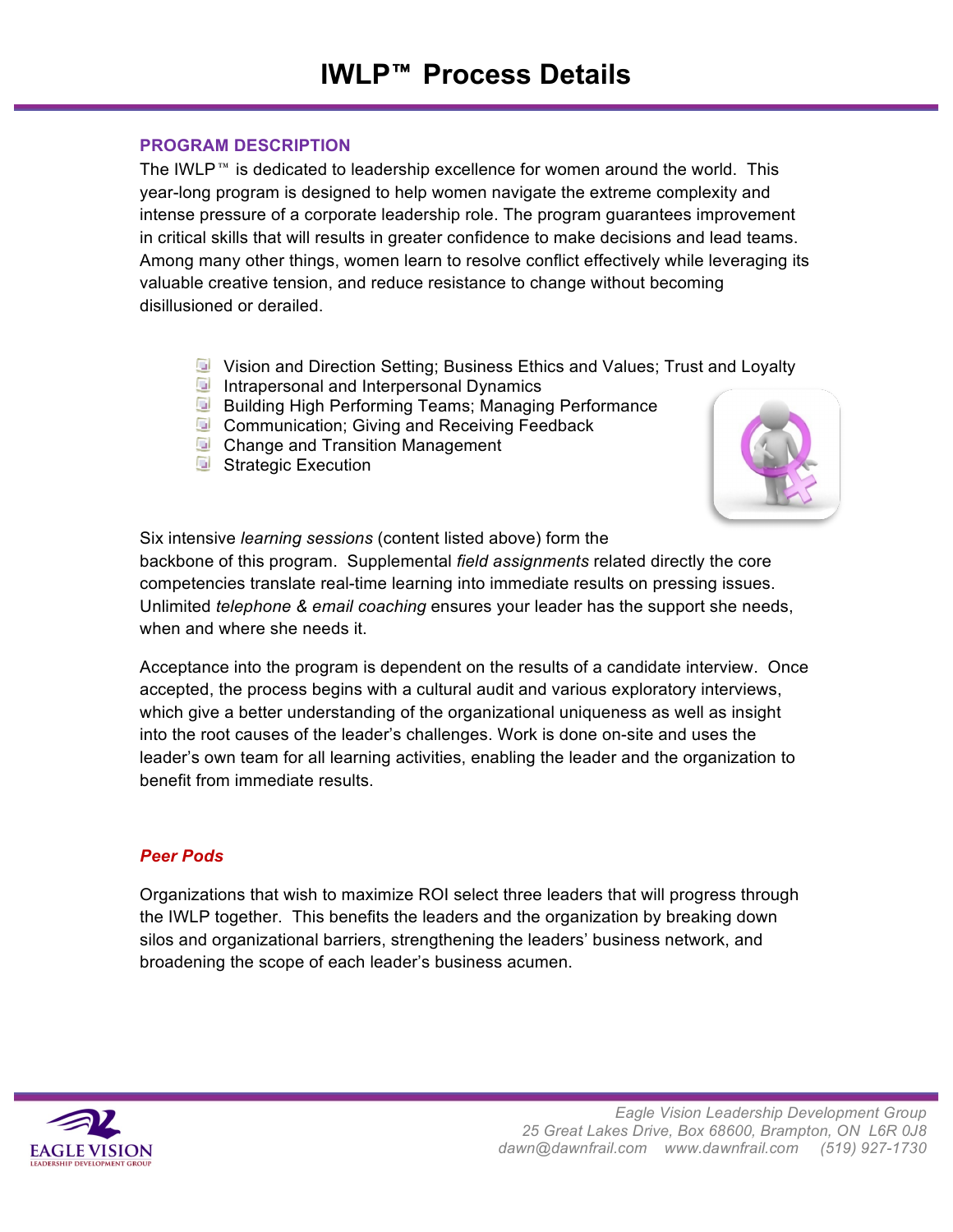## **ACHIEVE LEADERSHIP GREATNESS…**

## *Define the playing field*

Strong leadership begins with an understanding of where you are and a vision of where you are going. Create an inspirational vision, a motivational mission, executable goals and livable values. Weave these into a strong foundation that delivers a creative and sustainable plan for moving your team and yourself forward.

- Understand the culture of the organization and how it impacts results
- Assess the current and desired culture of your team
- **Draft goals that enable execution**
- Explore the relationship between trust and loyalty in the workplace

### *Leading the Leader*

Myers Briggs is a personality profiling tool that helps you understand yourself better and in turn, get along better with others. This session will explore the dynamics of differences between people and is targeted to help you and your people get better results.

- **Analyze your own personality type**
- Understand how your type affects your ability to get results
- Get along better with others, regardless of personality differences
- Better manage change, stress, communication, conflict, team building, etc. both inside and outside the workplace

#### *Create a team of great players*

Managing the performance of individuals and the team as a whole is often the most difficult part of a leader's job. The more diverse a team is, the stronger the leader must be in order to draw out the full potential. Navigate the different needs, engage the individuals, and turn a group of professionals into a high-performing team.

- Understand the five stages of team development
- Diagnose the development level of your current team
- $\blacksquare$  Define a plan for moving your team to the next level
- Use a situational leadership methodology to drive performance





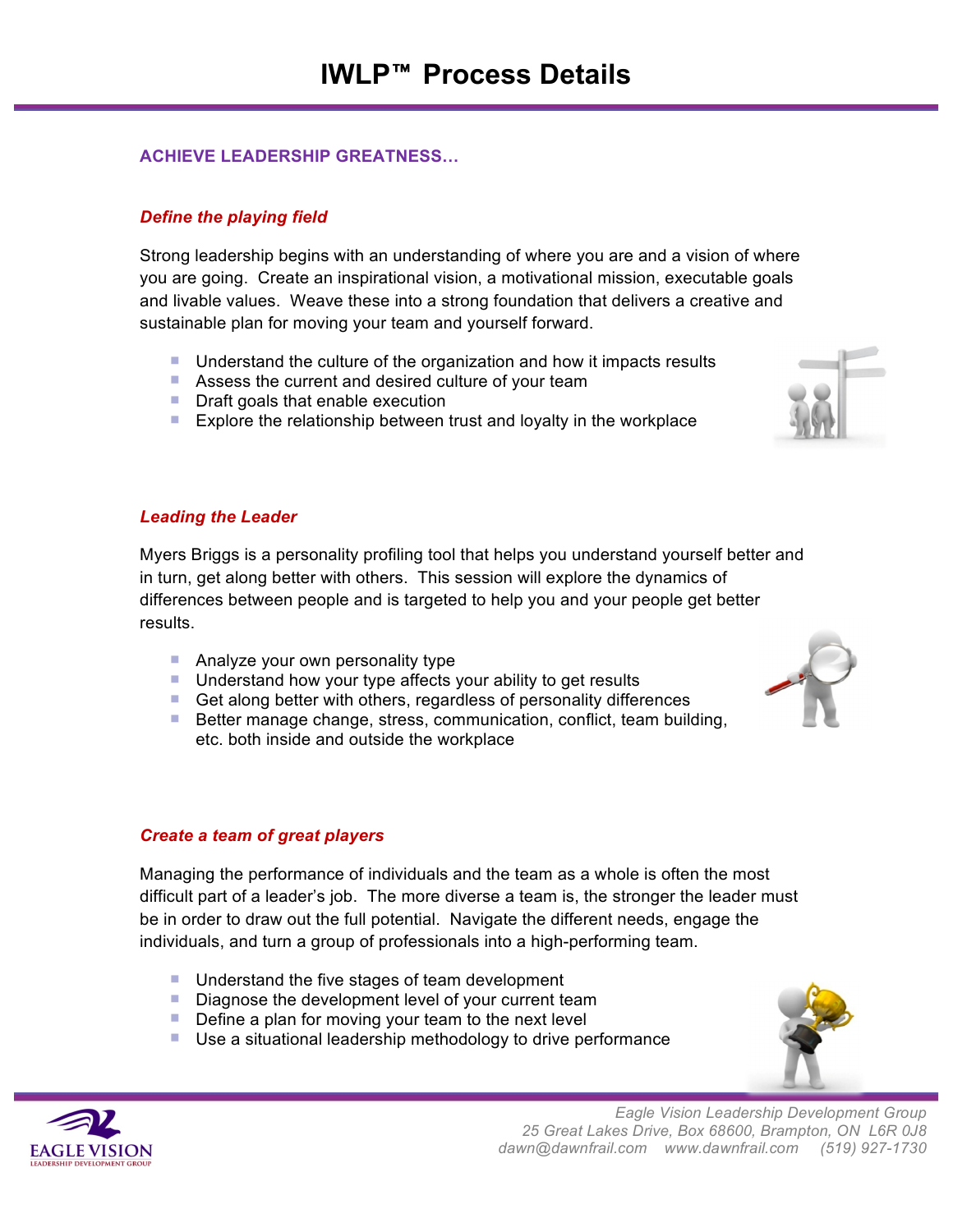## **… BY OPTIMIZING TEAM PERFORMANCE**

## *Energize your communication*

A vast amount of time and energy is spent communicating when you are a leader. Yet miscommunication is still the root of many leadership challenges, both large and small. Communicate for understanding in interpersonal communication situations and handle formal presentations with confidence and poise.

- Communicate for understanding vs. speaking to be heard
- **Craft and deliver an engaging message to all levels of the** organization
- $\blacksquare$  Be more aware of the non-verbal messages
- **Understand how to be more effective in formal presentation settings**

### *Get people on board with change*

Leaders skilled in dealing with the inevitable dynamics of change are able to capitalize on productivity improvements sooner. Skillfully managing the team, you included, through change, resistance and transition is the hallmark of a great leader.

- Understand the difference between change and transition
- **Apply transition management to any personal or organizational change**
- Use a proven process for breaking through resistance
- Analyze change properly and make more effective decisions
- **Design a plan for effectively communicating change**

#### **Deliver great results**

Your ability to rally the team around the organizational strategy and deliver on it will be a true test of your leadership ability. No one wins until execution happens.

- Understand the key concepts of project and goal execution
- $\blacksquare$  Have a formula for creating an executable goal
- Create a list of high-leverage activities
- **Understand how to measure results so they motivate the team**
- Use a systematic process for imbedding accountability in the team







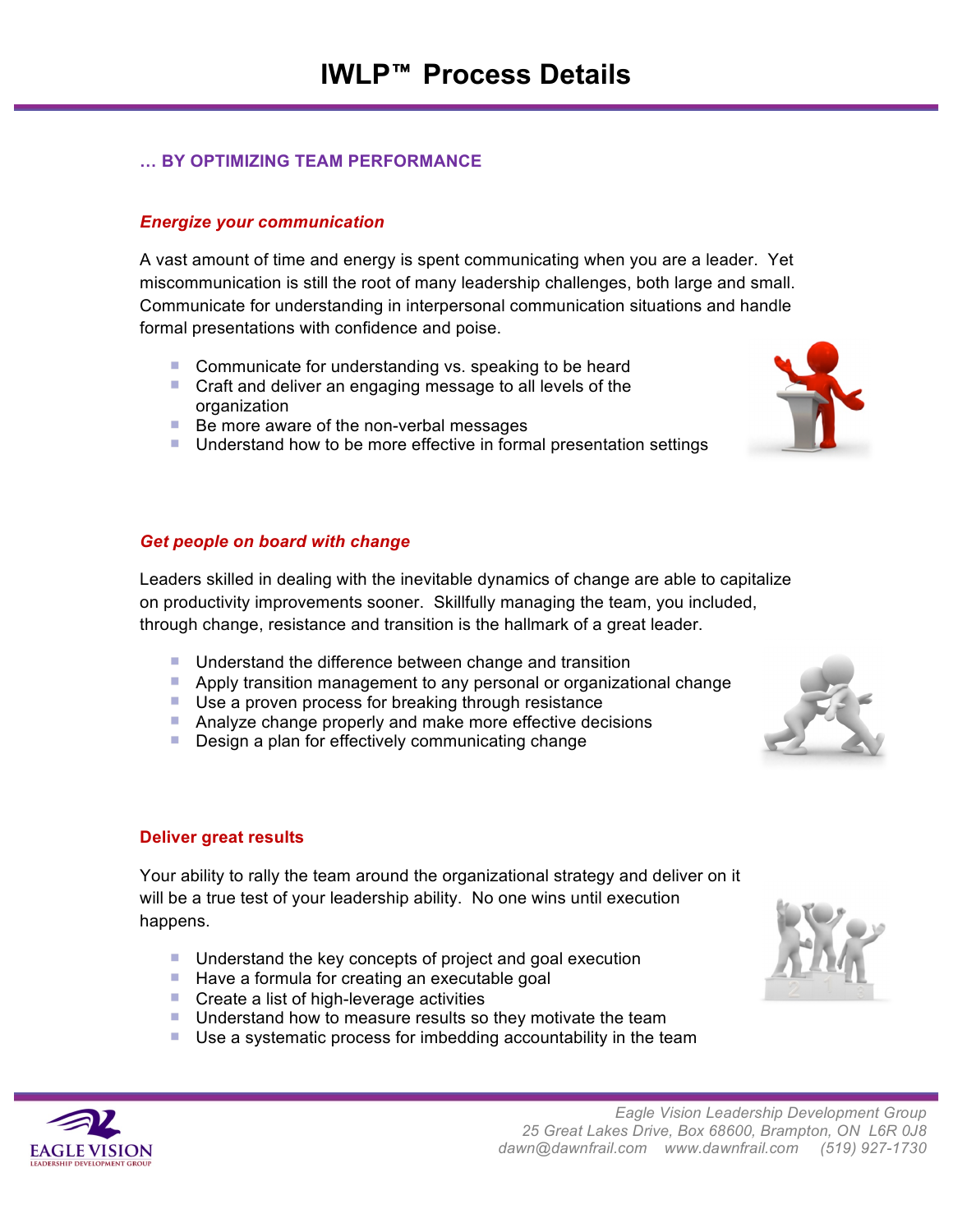#### **THE INTERVIEW**

This program is not for everyone. It is critical for the success of your leader that we first determine if she is right for the program and if the program is right for her. The IWLP™ is an intensive program and will add a considerable amount of work to her day for the first 3-6 months. It is imperative that she understands this additional workload and that she be supported by her immediate supervisor in handling all work and program expectations.

Following each of the half-day learning sessions, fieldwork assignments are given and their completion is important to achieve immediate productivity improvement results with the team.

### **THE PROGRAM FEE**

The fee for the program in Canada is \$10,000 plus applicable taxes. This includes all predefined program materials for the six learning sessions, tutoring for six half-day inperson learning sessions, a cultural audit, and personal coaching via telephone and email. This fee does not cover travel expenses for the coach outside of their local geographic area, nor does it cover the optional 360-feedback process.

The program fee is due in full before the beginning of the program. The year begins with the first learning session.

### **THE TIMELINE**

The program begins with the interview and ends with certificate presentation, which is typically 15 months in total.

| 2 months prior | Candidate interview; upon acceptance, invoice submitted and<br>payable on receipt  |
|----------------|------------------------------------------------------------------------------------|
| 1 month prior  | Cultural audit; telephone and/or in-person interviews; 360<br>feedback (optional)  |
| Month 1        | Learning sessions 1-6 approximately 3-4 weeks apart; support<br>coaching as needed |
| Month 7        | Support coaching                                                                   |
| Month 12       | 360 feedback (optional)                                                            |
| Month 13       | Certificate presentation; alumni membership begins                                 |

## **PEER PODS - THE GROUP OPTION**

It is possible to have up to three employees participate in the program at the same time. This provides peer mentoring support for the employees, which in turn has tangible benefits for the organization.

All learning sessions are conducted as a group and all coaching is done in private. Group members must work for the same organization, attend the learning sessions in person on-site, and one overall cultural audit is conducted. Departmental interviews are conducted for each participant individually.